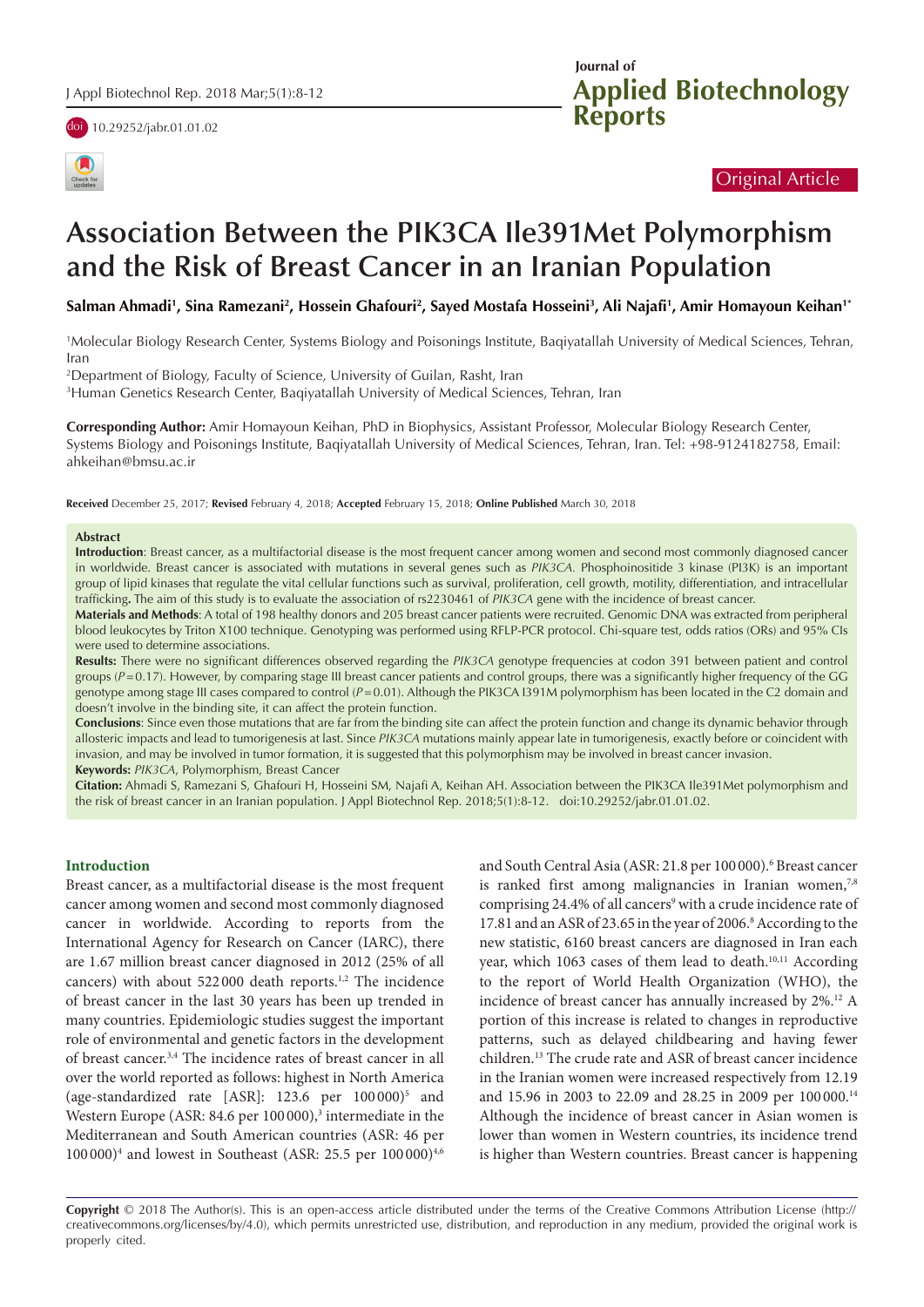in the Iranian women at least a decade earlier than women in developed countries and most of the patients are in the age of 40–49 years old in Iran.15 Breast cancer has four stages. The stage 0 are non-invasive cancers that remain in initial location and stage IV are invasive cancers that have spread to other parts of the body.16 With the completion of the Human Genome Project (HGP), single nucleotide polymorphisms (SNPs) regarded as an essential factor in the development of different cancers.<sup>17,18</sup> Each SNP that has been known to date only have a small relative risk on their own, but altogether, they can provide an accurate assessment of the risk of breast cancer in the general population.19 It is reported that at least 94 common breast risk SNPs have associated with breast cancer.20 Breast cancer is associated with mutations in several genes such as *BRCA1, BRCA2, CDH1, PIK3CA* and *TP53*. 21 Phosphoinositide 3 kinase (PI3K) is an important group of lipid kinases that regulate the vital cellular functions such as survival, proliferation, cell growth, motility, differentiation, and intracellular trafficking. PI3K is divided into 3 classes (I–III) based on their primary structure and lipid substrate specificity. Class I PI3K are heterodimers that further classified into class IA and IB. Among all *PI3K* classes, class IA has the most closely implicated in cancer and comprise a p110 catalytic subunit and a p85 regulatory subunit. P110α (encoded by *PIK3CA*), is one of the 3 isoforms of p110 subunit.<sup>22</sup> After the *TP53*, *PIK3CA* is found to be the second most predominant gene with mutations in breast cancer which the rate of its mutation is 16.4% to 45%.21,23 PI3K/Akt/mammalian target of rapamycin (mTOR) is a main intracellular signaling pathway, which is frequently activated in breast cancer. PI3K/Akt/ mTOR responds to the accessibility of hormones, nutrients, and growth factor stimulation. The central role of this pathway in tumor cell growth and proliferation is played by Class IA *PI3K*. 24 Mutations in the *PIK3CA* affects downstream pathways. So that they are often causing the dysregulate of PI3K/AKT/mTOR signaling pathway and have been reported in various human cancers such as breast cancer.<sup>25</sup> The aim of this study is to evaluate the association of

rs2230461 of *PIK3CA* gene with the incidence of breast cancer. The rs2230461 is a missense polymorphism which causes the replacement of isoleucine to methionine at codon 391. To the best of our knowledge, this is the first time that the association of rs2230461 with breast cancer incidence has been studied.

## **Materials and Methods**

## Sampling

Peripheral blood samples were collected from 198 healthy donors, aged between 35 and 55 years old (control cases) and 205 breast cancer patients. All volunteers, who met the inclusion criteria for participating in this study, were Iranian who resided in Guilan province. The ethics approval was performed based on the Iranian ministry of health and medical education criteria. To prevent from any biased sampling, all samples were collected randomly, without any discriminatory information about her families, social and histopathological background of the subject. Normal blood samples were collected from women examined at Razi hospital, Rasht, Iran.

# Genomic DNA Isolation

DNA was extracted from peripheral blood leukocytes by Triton X100 technique. The extracted DNA was diluted in 100 µL deionized water and it was kept at -20˚C until use.

# Genotyping

Initially, the upstream and downstream flanking regions of rs2230461 were taken from National Center for Biotechnology Information (NCBI). RFLP PCR primers were designed by using the Oligo7 software. To avoid the formation of stable primer-dimers, the primers were accurately assessed by NCBI/Primer-BLAST online software. The forward and reverse primer sequences are 5ʹ ATAACCTTACCACCCCTT 3ʹ and 5ʹ AGCGGTATAATCAGGAGT 3ʹ respectively. RFLP PCR was performed using about 40 ng genomic DNA, 2 pmol of each primer and 7.5 µL of Ampliqon Taq DNA Polymerase Master Mix in a total volume of 15 μL. After performing the gradient temperature, the best-optimized condition was as follow: the initial denaturation step at 95°C for 5 minutes, 30 cycles constituting the denaturation in 95°C for 30 seconds, annealing in 56°C for 30 seconds, the elongation in 72°C for 30 seconds, followed by a final elongation step at 72°C for 5 minutes. The length of PCR product was 451 bp which separated using 2% agarose gel electrophoresis and safe stain staining.

After ensuring sample amplifications on the agarose gel, the 451 bp PCR products were digested using 1 unit of BsrG1 restriction enzyme (Thermo Scientific, American) at 37°C for 2 hours. To determine the genotypes, digested PCR products were separated using 2% agarose gel electrophoresis and safe stain staining once again. The wild-type allele (Ile), which has no BsrG1 restriction enzyme site, revealed as a single fragment of 451 bp and is indicative of the homozygous wildtype (AA) genotype, while the homozygous mutant genotype (GG) generates two fragments of 313 and 138 bp, and lastly the heterozygous genotype (AG) contains all 3 fragments of 451, 313 and 138 bp. To confirm the accuracy of genotyping results, twenty samples including 15 homozygotes and 5 heterozygotes, were randomly selected and re-genotyped using the same method.

# Statistical Analysis

The allele frequency within each group was determined as the number of occurrences of an individual allele divided by the total number of alleles. To determine whether any significant differences in polymorphism frequencies occurred between the case and control population, allele and genotype frequencies were compared using the chi-square method and the MedCalc version 9.6.4.0. Odds ratio (OR) and 95% CIs were calculated to determine the risk of breast cancer associated with a given *PIK3CA* genotype. *P* values of less than or equal to 0.05 were considered to represent statistical significance.

# Ethical Considerations

All individuals participated in the current study were consented in a process approved by the Ethics Committee for Human Genome/Gene Research at the University of Guilan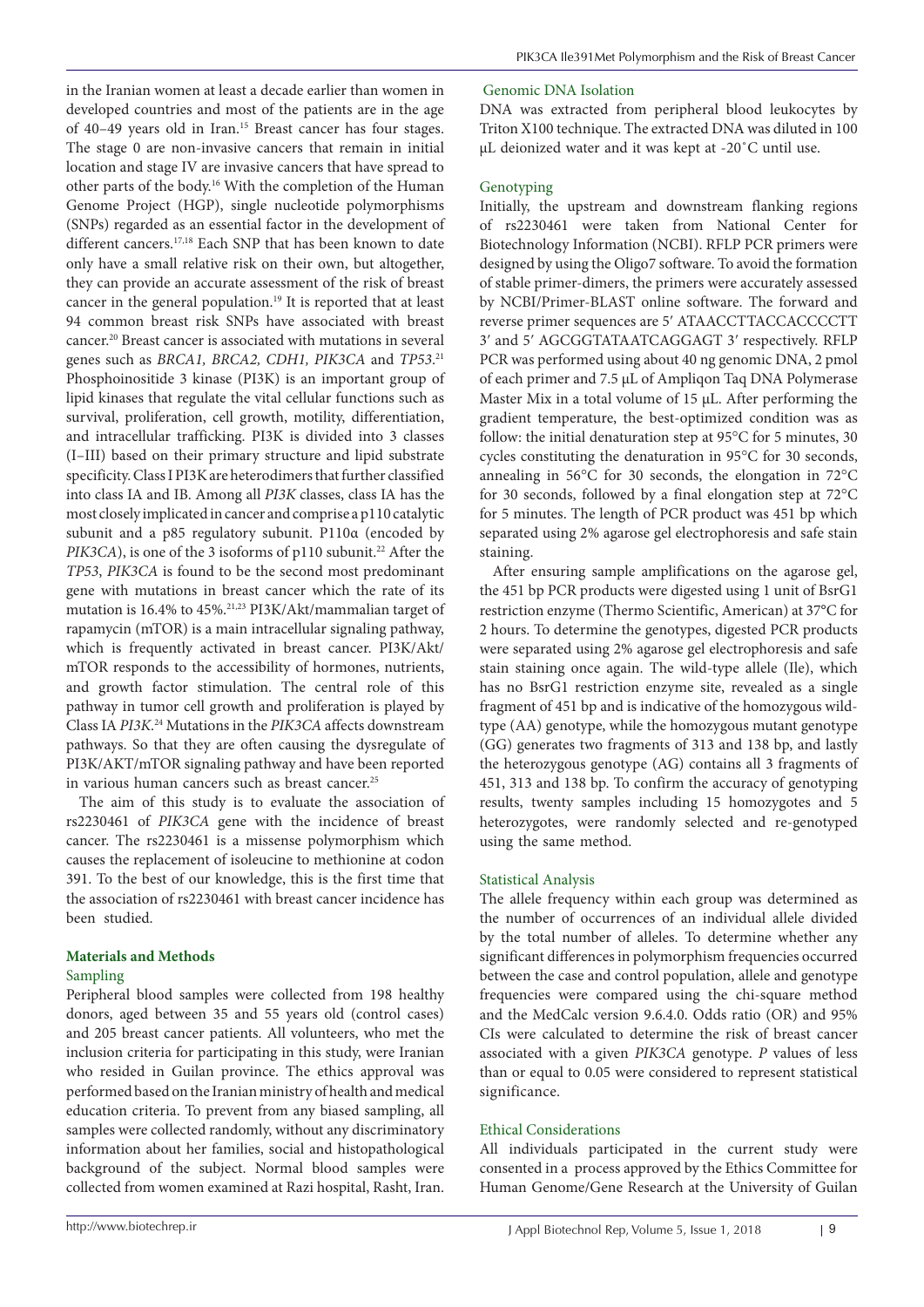## (NO. IR.BMSU.REC.1396.443). **Results**

#### Participants Information

This case-control study included 198 breast cancer patients and 205 healthy individuals. The breast cancer patients' age ranged between 35 and 55 years.

## Genotyping

A partial fragment of the *PIK3CA* gene that contained SNP rs2230461was amplified using by PCR. A PCR product of 451 bp was detected by running aliquots of the PCR product on 2% agarose gel electrophoresis. No enzymatic restriction occurred in AA genotype and a 451bp fragment was obtained. The 313 and 138 base pair bands were seen in GG genotype and 313, 138 and 451 base pair bands were obtained in AG genotype ([Figure 1](#page-2-0)). Also, the frequency of the rs2230461 polymorphism of *PIK3CA* gene was analyzed.

## Data Analysis

All information about allele and genotype frequencies and related ORs (95% CI) for patients and controls have been shown in [Table 1](#page-2-1). There were no significant differences observed regarding the *PIK3CA* genotype frequencies at codon 391 between patient and control groups (*P*=0.17). However, a genotype-phenotype subanalysis of cancer stages was done on 52 out of 195 breast cancer patients who were at stage III. by comparing stage III breast cancer patients and control groups, there was a significantly higher frequency of the GG genotype among stage III cases compared to control (*P*=0.01). (table is not shown). Moreover, AG genotype seems to be the risk factor in a co-dominant model of hereditary between case and control groups (*P*=0.006, OR 4.3, 95% CI 1.5-12.24).

## **Discussion**

PI3K is an important group of lipid kinases that regulate the vital cellular functions such as proliferation, cell growth, motility, differentiation, and intracellular trafficking. Also, previous studies have shown that *PIK3CA* is a key factor in the survival of tumor cells.<sup>22</sup> PI3K/Akt/ mammalian target of rapamycin (mTOR) is a main intracellular signaling pathway, which is frequently activated in breast cancer. PI3K/Akt/ mTOR responds to the accessibility of hormones, nutrients, and growth factor stimulation.24 To the best of our knowledge,

<span id="page-2-0"></span>

**Figure 1**. RFLP Analysis of the Polymorphism. Lane 1: undigested PCR product of 451 Ile/Ile genotype, lane 2: two fragments of 313 and 138 bp for Met/Met genotype, lanes 3: three fragments of 451,313 and 138 bp for Ile/Met genotype. M: molecular size marker.

this is the first study on the PIK3CA I391M polymorphism and the risk of breast cancer incidence. The PI3K/AKT signaling pathway was frequently activated by gene mutations.26 Moreover, genetic polymorphisms of *PIK3CA* were also reported to be related with breast cancer, headneck squamous cell carcinoma, esophageal squamous cell carcinoma, non-small cell lung cancer, endometrial cancer, gastric cancer and rectal cancer.27-33 PI3K comprise two major subunits, a catalytic subunit p110 and a regulatory subunit p85.34 The regulatory subunit has two major roles: they stabilize the catalytic subunit against thermal denaturation, and they maintain the catalytic subunit in an inhibited, low activity state.35,36 p85 and p110 are both multidomain proteins that bind to each other and to upstream activators.<sup>37</sup> C2-iSH2 is a communication interface that is required for inhibition of p110α by p85. Mutations that particularly disrupt the C2-iSH2 contact, led to loss of p110α inhibition. Even those PI3Kα mutations that are located far from the active site and which increase the enzymatic activity are associated with changes in the dynamic behavior of the protein in a large-scale. In other words, these mutations have allosteric impacts on the protein.<sup>38-41</sup> A significant connection between the *PIK3CA* and association of age in women with breast cancer has been reported.<sup>34</sup> Specifically, mutations in the catalytic subunit, upregulate PI3K/AKT/mTOR pathway and promote carcinogenesis providing a way for the development

<span id="page-2-1"></span>**Table 1.** Genotype Frequencies of PIK3CA Ile391Met Polymorphism Among Breast Cancer Cases and Controls

| <b>Genetic Models</b> | Genotype           | <b>Patients</b><br>No. (%) | <b>Controls</b><br>No. (%) | <b>OR</b><br>$(95\% CI)$ | P Value |
|-----------------------|--------------------|----------------------------|----------------------------|--------------------------|---------|
| PIK3CA                | lle/lle            | 36                         | 117                        | 1.00                     |         |
| Ile391Met             | Ile/Met            | 8                          | 9                          | $4.3(1.5-12.24)$         | 0.006   |
| Codominant            | Met/Met            | 8                          | 22                         | $0.98(0.42 - 2.30)$      | 0.97    |
| Dominant              | $I$ $e/I$ $e$      | 36                         | 117                        | 1.00                     |         |
|                       | Ile/Met+Met/Met    | 16                         | 31                         | $1.60(0.81 - 3.15)$      | 0.17    |
| Recessive             | $I$ le/Met+Ile/Ile | 44                         | 126                        | 1.00                     |         |
|                       | Met/Met            | 8                          | 22                         | $0.55(0.24-1.26)$        | 0.16    |
| Overdominant          | Ile/Ile+Met/Met    | 44                         | 139                        | 1.00                     |         |
|                       | Ile/Met            | 8                          | 9                          | $4.3(1.53-12.13)$        | 0.005   |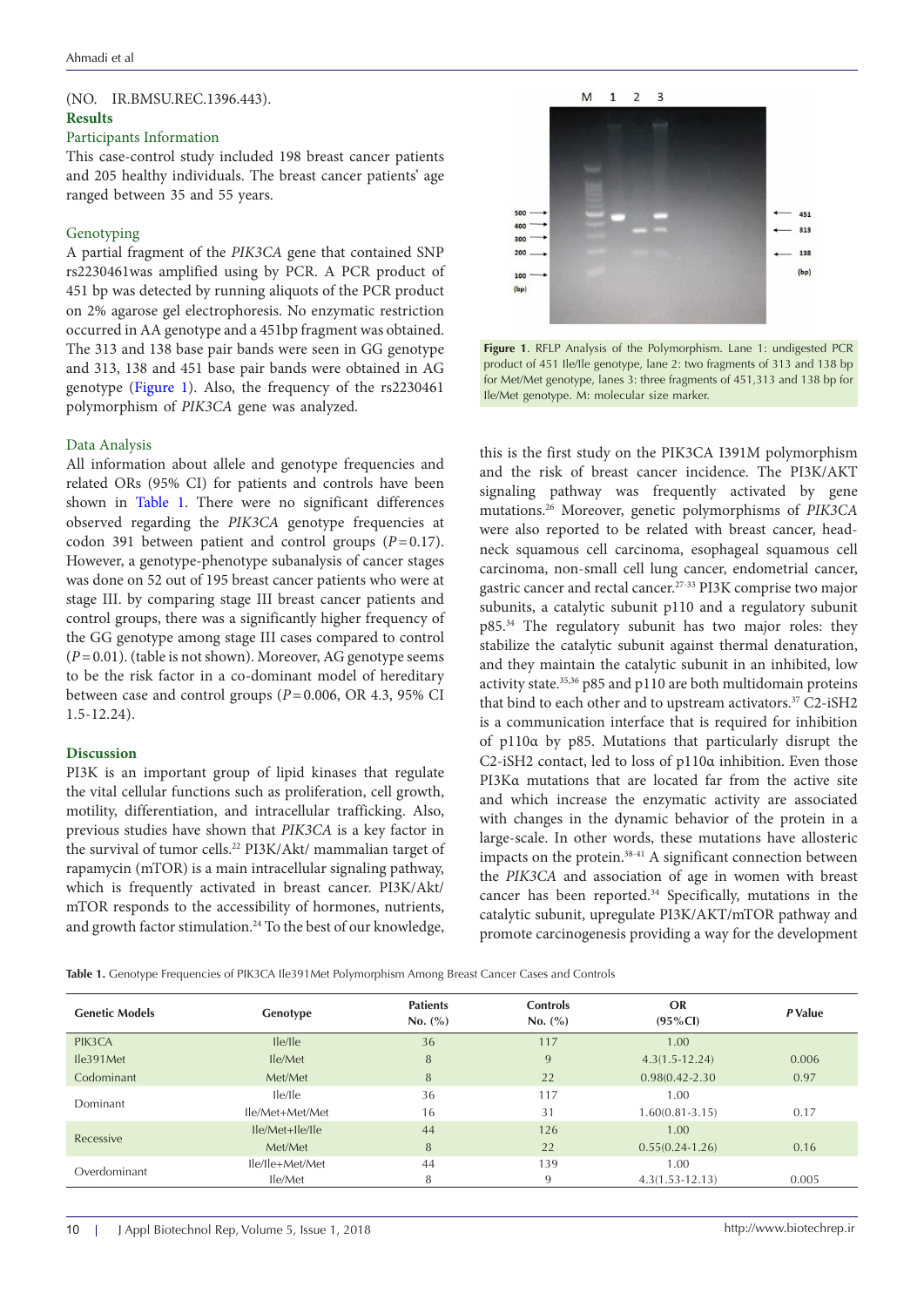of PI3K inhibitors toward cancer therapy. Even on the basis of mutations severity, several drugs were designed to inhibit PI3K-AKT-mTOR pathway for cancer therapy.<sup>42</sup>

In a previous study, Karakas et al studied the prevalence of *PIK3CA* mutations and the SNP rs17849073 in Arab breast cancer patients among 81 breast cancer tissues and 189 blood sample of the healthy donors. They found a total of 21 *PIK3CA* missense mutations with 25.9% frequency. *PIK3CA* mutations were significantly associated with lower grade and hormone receptor positivity. Also, they identified a high prevalence of the SNP rs7849073 in the Arab breast cancer population compared to the healthy group. Karakas et al showed the importance of *PIK3CA* mutation and polymorphism in susceptibility to breast cancer incidence.<sup>43</sup> In another study, Mir et al investigated the *PIK3CA* rs7640662 polymorphism association with breast cancer in a Persian population with 278 breast cancer patients and 128 healthy women. Mir et al did not observe any significant association between the rs7640662 and breast cancer incidence (*P*>0.05). However, their results showed no association between the rs7640662 and breast cancer incidence further research is needed based on larger sample size and in different ethnic population to realize the impact of *PIK3CA* rs7640662 on breast cancer incidence.44

In the current study, the PIK3CA I391M polymorphism was investigated in a series of 205 breast cancer patients and 198 population matched controls in order to verify the impact of *PIK3CA* variant on the risk of tumor development in Iranian breast cancer patients. Our results showed significant differences in the genotype distribution of the PIK3CA I391M polymorphism between stage III breast cancer patients and controls  $(P=0.01)$ . AG genotype was significantly associated with the presence of breast cancer ( $P=0.006$ , OR 4.3, 95% CI 1.5-12.24). Although the PIK3CA I391M polymorphism has been located in the C2 domain and doesn't involve in the binding site, it can affect the protein function and finally lead to cancer. Since even those mutations that are far from the binding site can affect the protein function and change its dynamic behavior. On the other hand, a study has revealed that *PIK3CA* mutations mainly appear late in tumorigenesis, exactly before or coincident with invasion and demonstrating that *PIK3CA* may be closely related to the invasiveness of cancer cells. Furthermore, *PIK3CA* polymorphisms caused improvement of the PI3K signaling pathway in tumor tissues, that likewise suggested PIK3CA may be involved in tumor formation.27,30 Since in our study, the PIK3CA I391M polymorphism, had only a significant relation with stage III breast cancer, it is suggested that this polymorphism may be involved in breast cancer invasion.

## **Conclusions**

To the best of our knowledge, this case-control study for the first time studied the association of PIK3CA I391M polymorphism and susceptibility to breast cancer. In this population based on the breast cancer in Guilan, Iran, it has been demonstrated that the genetic polymorphism in *PIK3CA* gene (rs2230461 A>G) is not associated with the risk of breast

cancer incidence. However, significant differences observed in stage III patients can be a molecular sign that reveals the *PIK3CA* rs2230461 may be closely related to the beginning of invasion in breast cancer cells. To make ensure, it is suggested that these structural variants in other populations with larger sample size to be investigated too. In addition, the rs2230461 and such these structural variants might be potential SNP markers for tumorigenesis of breast cancer which suggest genotyping of structural variants in drug designing and prescription of related drugs according to personal genotypes.

#### **Authors' Contributions**

All Authors contributed equally to this research.

#### **Conflict of Interest Disclosures**

The authors declare they have no conflicts of interest.

#### **Acknowledgments**

The authors would like to acknowledge all of their colleagues in the Molecular Biology Research Center, Systems Biology and Poisonings Institute, Baqiyatallah University of Medical Sciences, Tehran, Iran, for their help.

#### **References**

- 1. Comprehensive molecular portraits of human breast tumours. Nature. 2012;490(7418):61-70. doi[:10.1038/nature11412](https://doi.org/10.1038/nature11412).
- 2. Ferlay J, Soerjomataram I, Dikshit R, et al. Cancer incidence and mortality worldwide: sources, methods and major patterns in GLOBOCAN 2012. Int J Cancer. 2015;136(5):E359-386. doi:[10.1002/ijc.29210](https://doi.org/10.1002/ijc.29210).
- 3. Chen F, Zhou J, Xue Y, et al. A single nucleotide polymorphism of the TNRC9 gene associated with breast cancer risk in Chinese Han women. Genet Mol Res. 2014;13(1):182-187. doi:[10.4238/2014.](https://doi.org/10.4238/2014.January.10.9) [January.10.9.](https://doi.org/10.4238/2014.January.10.9)
- Parkin DM, Bray F, Ferlay J, Pisani P. Global cancer statistics, 2002. CA Cancer J Clin. 2005;55(2):74-108.
- 5. Jemal A, Siegel R, Ward E, Hao Y, Xu J, Thun MJ. Cancer statistics, 2009. CA Cancer J Clin. 2009;59(4):225-249. doi:[10.3322/](https://doi.org/10.3322/caac.20006) [caac.20006.](https://doi.org/10.3322/caac.20006)
- 6. Parkin DM, Whelan SL, Ferlay J, Teppo L, Thomas DB. Cancer incidence in five continents. Volume VIII. IARC Sci Publ. 2002(155):1-781.
- 7. Sadjadi A, Nouraie M, Mohagheghi MA, Mousavi-Jarrahi A, Malekezadeh R, Parkin DM. Cancer occurrence in Iran in 2002, an international perspective. Asian Pac J Cancer Prev. 2005;6(3):359- 363.
- 8. Mousavi SM, Gouya MM, Ramazani R, Davanlou M, Hajsadeghi N, Seddighi Z. Cancer incidence and mortality in Iran. Ann Oncol. 2009;20(3):556-563. doi[:10.1093/annonc/mdn642](https://doi.org/10.1093/annonc/mdn642).
- 9. Goya M. Iranian Annual Cancer Registration Report 2005/2006. Tehran: Ministry of Health and Medical Education, Health Deputy, Center for Disease Control and Prevention; 2007.
- 10. Alizadeh Otaghvar HR, Hoseini M, Mirmalek A, Ahmari H, Arab F, Mohtasham Amiri N. Breast Sarcoma: a review article. Iran J Surg. 2014;22(1):1-11.
- 11. Mousavi SM, Montazeri A, Mohagheghi MA, et al. Breast cancer in Iran: an epidemiological review. Breast J. 2007;13(4):383-391. doi[:10.1111/j.1524-4741.2007.00446.x.](https://doi.org/10.1111/j.1524-4741.2007.00446.x)
- 12. Henderson IC, Canellos GP. Cancer of the breast: the past decade (first of two parts). N Engl J Med. 1980;302(1):17-30. doi:[10.1056/](https://doi.org/10.1056/nejm198001033020104) [nejm198001033020104.](https://doi.org/10.1056/nejm198001033020104)
- 13. Goya M. Iranian annual cancer registration report. Tehran: Ministry of Health and Medical Education, Health Deputy, Center for Disease Control and Prevention; 2005.
- 14. Sharifian A, Pourhoseingholi MA, Emadedin M, et al. Burden of